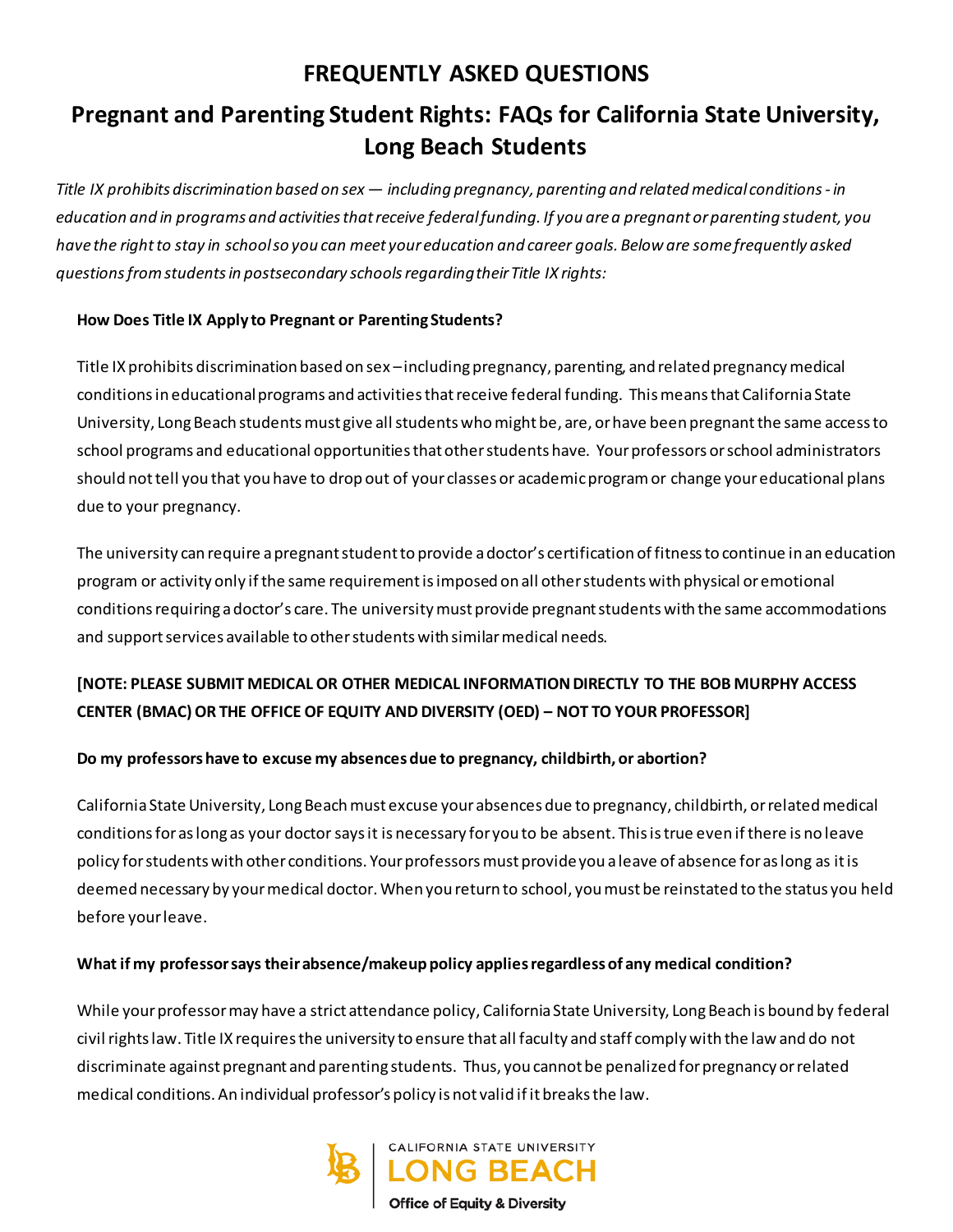After returning from an excused absence, your professors must provide a reasonable amount of time to make up for missed assignments and tests. The makeup assignments and tests must be reasonably equivalent to those missed, but do not need to be identical. If a professor provides specific points or other advantages to students based on class attendance, you must be given the opportunity to earn back the credit from classes missed due to pregnancy.

For example, if you have a doctor's note that excuses you from class for several weeks because you were on bed rest before giving birth, the universitymust provide you with the appropriate assignments and information to make up all of the work you would have been required to complete while you were out. For an extended absence, best practice suggests that the school provide you with the work you miss regularly, so you do not fall behind.

## **Does California State University, Long Beach need to provide me with special academic serviceslike assistive equipment or furniture?**

Title IX requires that California State University, Long Beach provide pregnant students with any special services we provide to students with any other type of temporary disabilities. Please contact the Bob Murphy Access Center at (562) 985-5401 or **[bmac@csulb.edu](mailto:bmac@csulb.edu)**for more information.

### **What about internships, career rotations, and other off-campus elements of my program – do I have a right to participate in those opportunities?**

Yes. California State University, Long Beach must allow you to continue participating in off-campus programs. For example, if your program provides opportunities to "work in the field," you cannot be excluded based on your pregnancy. Your professor cannot require a doctor's note for continued participation unless your professor requires one for all students who have a medical condition that requires treatment by a doctor. If they do ask for a note, they cannot second-guess your doctor's decision.

## **[PLEASE SUBMIT MEDICAL NOTES DIRECTLY TO THE BOB MURPHY ACCESS CENTER (BMAC) OR TO THE OFFICE OF EQUITY AND DIVERSITY (OED) – NOT TO YOUR PROFESSOR]**

### **Classmates and/or professors have made offensive comments to me about my pregnancy. Should I complain to California State University, Long Beach about the offensive comments?**

Title IX requires the university to prevent and address sex-based harassment, including harassment based on pregnancy. If you experience this sort of treatment, you should seek help immediately. The law prohibits anyone from retaliating against you for filing a complaint or raising a concern. If you believe that you have been harassed based on your pregnancy or retaliated against for raising a concern, you may submit an online incident report, with the Office of Equity & Diversity **[here](https://www.csus.edu/administration-business-affairs/human-resources/_internal/_documents/eo-1097-rev-10-5-16.pdf)** or by calling (562) 985-8256.